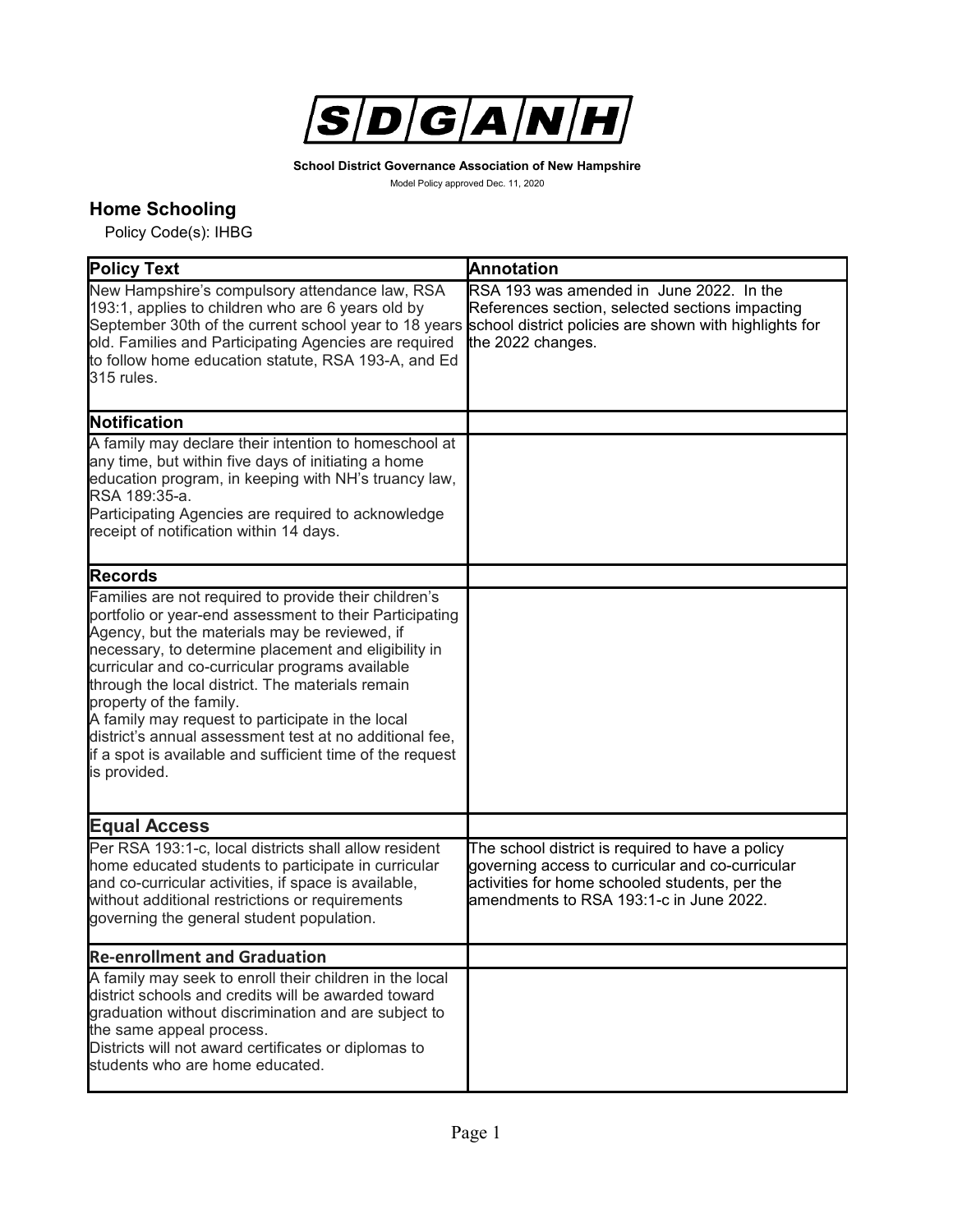| <b>References</b>                                                                                                        |                                                                                                                                                                                                                                                                                                                                                                                                                                                                                                                                                                                                                                                                                       |
|--------------------------------------------------------------------------------------------------------------------------|---------------------------------------------------------------------------------------------------------------------------------------------------------------------------------------------------------------------------------------------------------------------------------------------------------------------------------------------------------------------------------------------------------------------------------------------------------------------------------------------------------------------------------------------------------------------------------------------------------------------------------------------------------------------------------------|
| RSA 193-A Home Education                                                                                                 |                                                                                                                                                                                                                                                                                                                                                                                                                                                                                                                                                                                                                                                                                       |
| RSA 193:1 Duty of Parents, Compulsory Attendance<br>by Pupil                                                             |                                                                                                                                                                                                                                                                                                                                                                                                                                                                                                                                                                                                                                                                                       |
| RSA 193:1-c Access to Public School Programs by<br>Nonpublic, Public Chartered Schools or Home<br><b>Educated Pupils</b> | The local school board shall adopt a policy regulating<br>participation in curricular courses and cocurricular<br>programs, provided that such policy shall not be more<br>restrictive for non-public, public chartered school, or<br>home educated pupils than the policy governing the<br>school district's resident pupils.                                                                                                                                                                                                                                                                                                                                                        |
| Ed 315 Procedures for the Operation of Home<br><b>Education Programs</b>                                                 |                                                                                                                                                                                                                                                                                                                                                                                                                                                                                                                                                                                                                                                                                       |
| RSA 189:35-a Truancy Defined                                                                                             |                                                                                                                                                                                                                                                                                                                                                                                                                                                                                                                                                                                                                                                                                       |
| 193-A:11 Authority of School District Officials.                                                                         | No superintendent, school board, school principal, or<br>other school district official shall propose, adopt, or<br>enforce any policy or procedure governing home<br>educated pupils that is inconsistent with or more<br>restrictive than the provisions of this chapter and any<br>rules adopted pursuant to RSA 193-A:3. Home<br>educated students entering a public school shall<br>be enrolled based upon age and address unless<br>the receiving school requires academic progress<br>for promotion of existing students, and shall not<br>require student portfolios or test scores unless<br>students within the school are stratified or placed<br>by academic performance. |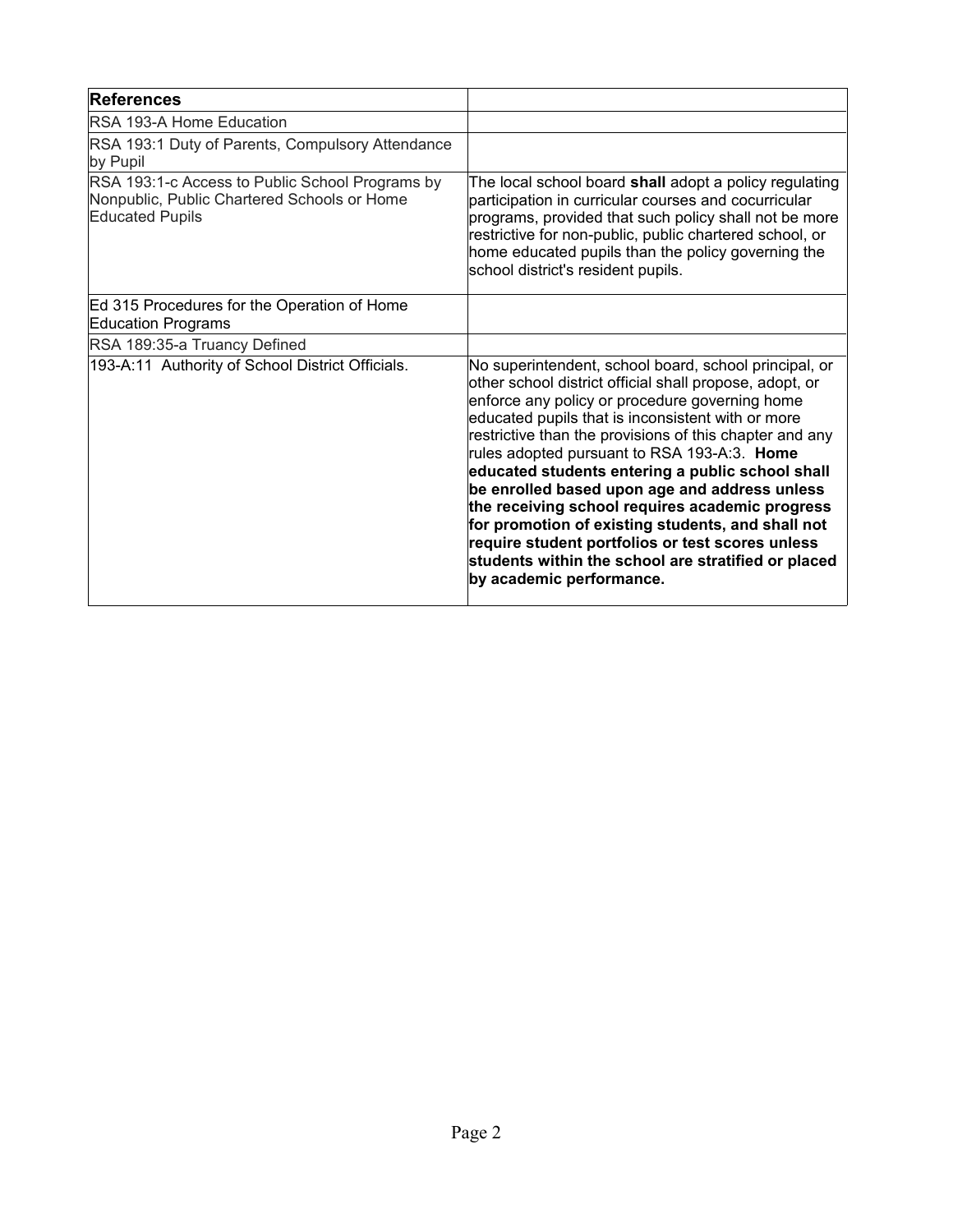| RSA 193-A:6, II Educational Evaluation. | The parent shall provide for an annual educational<br>evaluation in which is documented the child's<br>demonstration of educational progress at a level<br>commensurate with the child's age and ability. The<br>child shall be deemed to have successfully completed<br>[his] an annual evaluation upon meeting the<br>requirements of any one of the following:<br>(a) A certified teacher or a teacher currently teaching<br>in a nonpublic school who is selected by the parent<br>shall evaluate the child's educational progress upon<br>review of the portfolio and discussion with the parent<br>or child;<br>(b) The child shall take any national student<br>achievement test, administered by a person who<br>meets the qualifications established by the provider or<br>publisher of the test. <b>Composite results at or above</b><br>the fortieth percentile on such tests shall be<br>deemed reasonable academic proficiency;<br>(c) The child shall take a state student assessment<br>test used by the resident district. <b>Composite results</b><br>at or above the fortieth percentile on such state<br>test shall be deemed reasonable academic<br>proficiency; or;<br>(d) The child shall be evaluated using any other valid<br>measurement tool mutually agreed upon by the parent<br>and the commissioner of education, resident district<br>superintendent, or nonpublic school principal; or<br>(e) A child with a disability as defined in RSA 186-<br>C:2, I, shall be evaluated with the disability in mind<br>and shall not be subject to more restrictive<br>evaluation criteria in the home education setting<br>than a child with a similar disability in a traditional |
|-----------------------------------------|----------------------------------------------------------------------------------------------------------------------------------------------------------------------------------------------------------------------------------------------------------------------------------------------------------------------------------------------------------------------------------------------------------------------------------------------------------------------------------------------------------------------------------------------------------------------------------------------------------------------------------------------------------------------------------------------------------------------------------------------------------------------------------------------------------------------------------------------------------------------------------------------------------------------------------------------------------------------------------------------------------------------------------------------------------------------------------------------------------------------------------------------------------------------------------------------------------------------------------------------------------------------------------------------------------------------------------------------------------------------------------------------------------------------------------------------------------------------------------------------------------------------------------------------------------------------------------------------------------------------------------------------------------------------------------------------------------|
|                                         | school setting appropriate to such disability.                                                                                                                                                                                                                                                                                                                                                                                                                                                                                                                                                                                                                                                                                                                                                                                                                                                                                                                                                                                                                                                                                                                                                                                                                                                                                                                                                                                                                                                                                                                                                                                                                                                           |